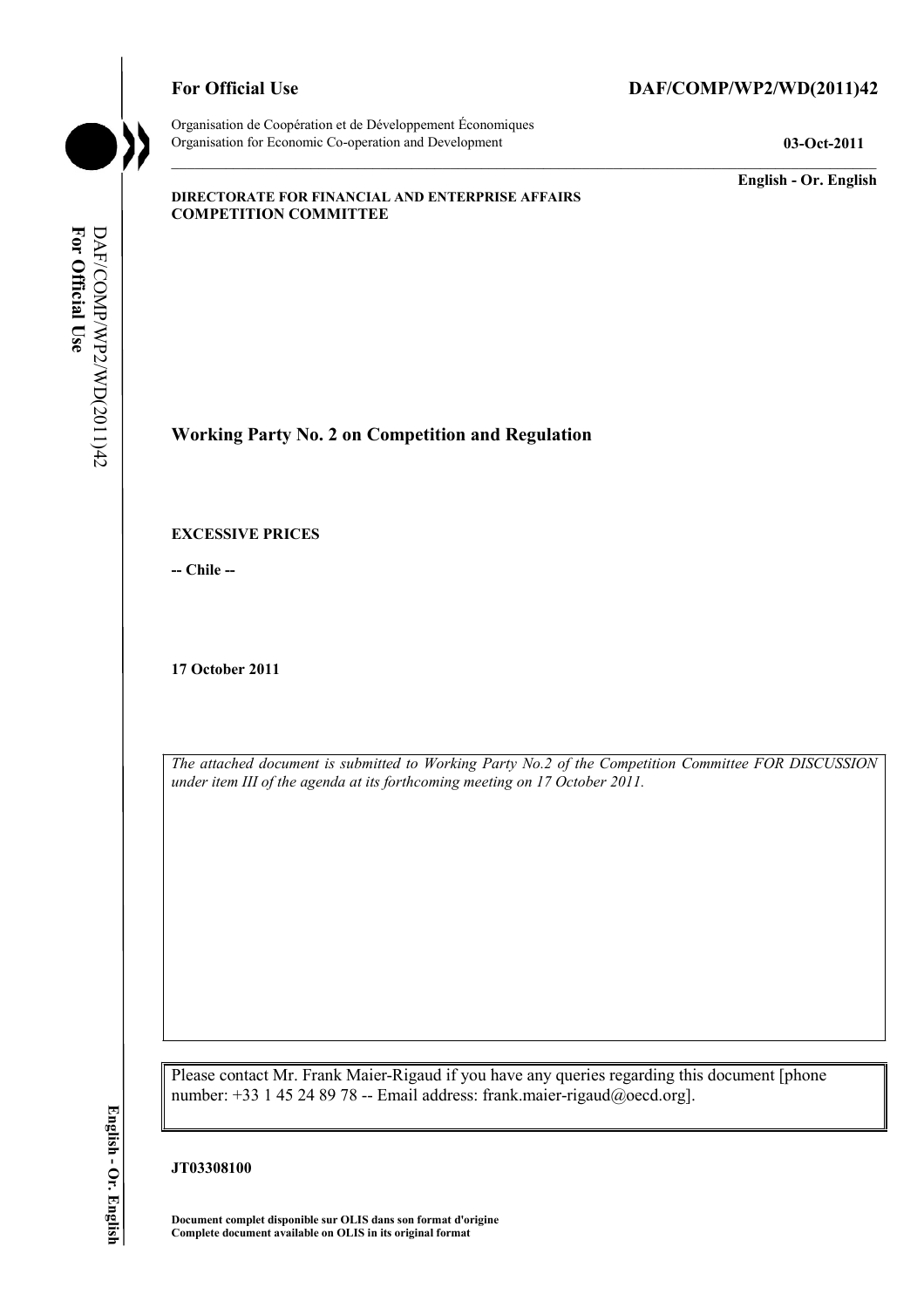## **1. Principles of pricing regulations in Chile**

1. Where a pricing regulation scheme is in force, regulation is justified from an economic point of view and regulation is actually enforced or at least likely to be enforced by a regulator, Chilean competition authorities' intervention is unlikely. The absence of any of the said conditions or their weakness turns intervention more likely.

2. Even though a free price system is the general principle in Chilean economy, exceptionally, several products and services are regulated by legislation or derivative regulation<sup>1</sup>. These products and services belong nowadays mainly to the following sector utilities: telecommunications, electricity distribution, water distribution, sewage and disposal, infrastructure concessions and ports.

3. The most commonly used regulation model is known as the 'efficient company model', a mechanism that tries to emulate prices fixed by a company producing the demanded quantity at the minimum possible technical costs<sup>2</sup>. There are some exceptions: for example, in the case of infrastructure concessions, tariffs for users are the outcome of the competitive process among the bidders at the auction, provided that bids are under maximums fixed by tender conditions on the basis of historical records.

4. Competition authorities have a major role in pricing regulation. Sector regulations in different fields mandate that the Competition Tribunal (hereinafter, "TDLC") issues a report in order to define whether these products or services are provided on competitive or monopoly terms<sup>3</sup>. Only if provided on monopoly terms, regulation is justified. Several TDLC decisions have been issued on these grounds having also considered a technical report by Fiscalía Nacional Económica (the competition agency, hereinafter, "FNE"). A report of this kind is described in the following paragraph<sup>4</sup>.

5. *Local telephony tariffs* (TDLC, Report  $N^{\circ}$  2, January 30<sup>th</sup>, 2009)<sup>5</sup>. The telecommunications regulator requested a report from the TDLC in order to obtain its technical assessment on whether local telephony services were provided under competitive or under monopoly terms, aiming at moving forward on tariff liberalization. The TDLC's report performs an extended overview of the sector, incorporates into its evaluation the development of technological convergence and defines as desirable the promotion of both inter-network and intra-network competition. The TDLC also held that mobile telephony is an actual and effective discipliner of fixed telephony, not considering the same regarding VoIP services. The broad

4 A similar task has been played by the TDLC even in decisions regarding adversarial excessive pricing cases. In this sense, TDLC recommended access price regulations in *Sanitarias* and amendments to internal regulations on tariffs in *Efe*. See summary of cases chart in Annex 1.

 $\frac{1}{1}$  By and large, regulation adopts different forms. Price regulation is one of these forms. Other means for regulation in Chile include entry restrictions, regulating market structure (e.g. limits to integration), ensuring open access and/or regulating interconnection duties, ensuring efficient allocation of limited resources and quota determination.

<sup>2</sup> The main feature of the model is that company sustainability is directly considered for calculating tariffs. This translates into pricing at long term medium costs. This is the optimum when the company should selffinance and it is similar to the conditions defining prices in competitive markets. For details about this regulation model compared with others, Bustos, A., and Galetovic, A., "Regulación por Empresa Eficiente: ¿Quién es realmente Usted?", 86 Estudios Públicos, 2002.

<sup>3</sup> Examples of these regulations are contained in gas regulations (DFL  $N^{\circ}$  23, 1931, article 31); telecommunications regulations (Act.  $N^{\circ}$  18.168, 1982, article 29 h)); water distribution and sewage regulations (DFL N° 70, 1988, article 12 A); electricity regulations (DFL N° 4, 2007, articles 147 and 184).

<sup>5</sup> The report is available in this URL link: http://www.tdlc.cl/DocumentosMultiples/Informe\_02\_2009.pdf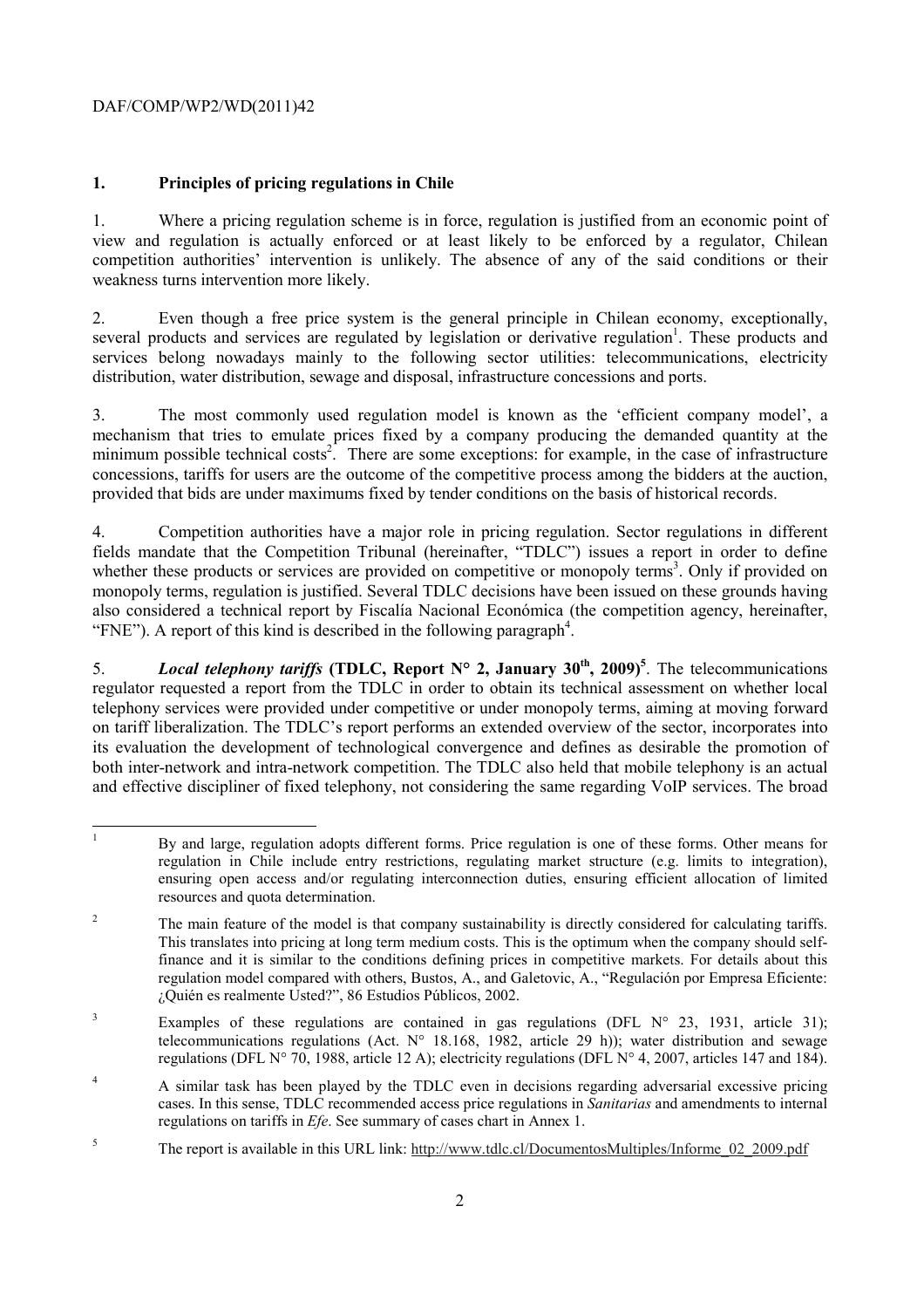and comprehensive analysis performed by the TDLC allowed it to conclude that even though companies identified as dominant in local services are still dominant, current market conditions do not make indispensable pricing regulations (maximum caps) for services related to local telephony. However, since their dominance still allows companies to incur in anticompetitive exclusionary conducts, behavioral regulations are still needed. TDLC's report additionally issued several recommendations to the regulator in order to promote competition in the sector.

6. In addition, the TDLC in different proceedings has criticized the corresponding regulation model<sup>6</sup> or, in order to assess defendants' arguments, has had to review the grounds behind pricing regulations<sup>7</sup>. A similar role has been played by the FNE when reporting on these cases.

#### **2. Enforcement of pricing regulations by regulators**

6

7

7. By and large, when a pricing regulation is in force, it is among the legal duties of the regulator to enforce the corresponding regulations.

8. However, it may be possible that the regulator holds that there is no infringement or for other reason refuses to enforce price regulations. In such a case, experience shows that the FNE would be reluctant to bring a suit grounded on excessive pricing infringement against the service provider and the regulator, however, private parties may submit a complaint directly before the TDLC and such scenario has motivated a few TDLC's decisions on excessive pricing in regulated sectors<sup>8</sup>. In some excessive pricing cases, however, such as *Edelmag, Sanitarias* or *Emelat*, the FNE has filed a complaint against the regulated entities, but not against the regulator.

For example, in *SCL parking AE 2011* case, the TDLC's decision (May, 19<sup>th</sup>, 2011) approving the nonjudicial settlement between the FNE and Santiago Airport Concessionaire (SCL) held that an ex – post amendment to a concession contract in matters such as its duration or tariff liberalization may be considered as an anticompetitive act, which may justify, at least, an ex – ante assessment of its potential anticompetitive risks. For the TDLC, these amendments alter in fact the tender object which had been considered by competitive bidders. In another case known as *Celulink* –a margin squeeze case- (TDLC Ruling  $N^{\circ}$  88, October 15<sup>th</sup>, 2009), the TDLC criticizes distortions in access charges tariffs regulations that have led companies to price discriminate between on-net and off-net calls and at the same time have triggered technology companies to develop arbitrage mechanisms to avoid this discrimination (Rc. 54°- 56°).

For example, in *Voissnet I*, an exclusionary abuse case, the defendant argued that the alleged anticompetitive restrictions that had prevented the development of VoIP services were needed in order to protect revenues allowed by the proceedings for regulating tariffs. The TDLC dismissed the argument, holding that regulations provide for maximum caps and not for minimums: the purpose of regulations was to avoid excessive pricing and monopoly rents but not to ensure revenues in order to promote investment. (TDLC Ruling N° 45, October 26th, 2006, Rc. 54°-55°). In *PTLAndes,* the TDLC evaluated the methodology for costs calculation used in a report prepared by an expert witness, since the defendant had argued that tariffs charged were based on the costs of providing the corresponding services. The TDLC dismissed the argument disagreeing in part with the expert testimony by reasoning that costs that are explicitly related in the concession contract to other revenues and tariffs should not be considered among the costs of providing the questioned services. (TDLC Ruling  $N^{\circ}$  100, July 21<sup>st</sup>, 2010, Rc. 77°-80°). In *Edelmag* the TDLC held that the regulation of the monopolist energy distributor, i.e. tender conditions, do not guarantee a prefixed amount of benefits for the tender winner and nor cover effective cost, being both elements part of the inherent business risks. (TDLC Ruling  $N^{\circ}$  73, August 28<sup>th</sup>, 2008, Rc. 30°)

<sup>8</sup> In these cases, the TDLC may request a technical report by the FNE, and this has been usually the case, but the legal action is handled and defended by the private plaintiff.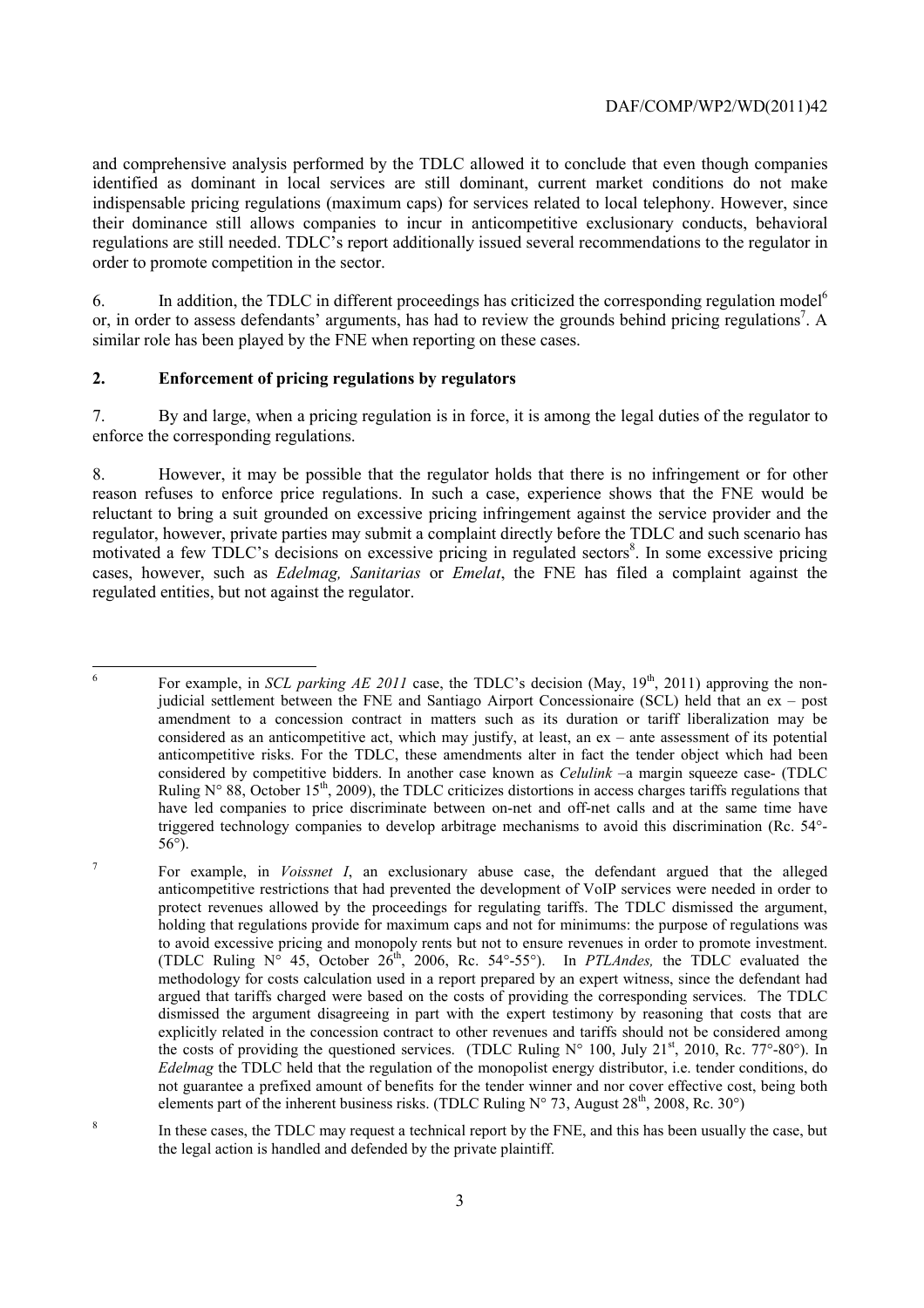## **3. Excessive pricing under competition law jurisdiction. Experience in Chile**

9. The Competition Act in Chile does not consider a specific provision on excessive pricing but includes pricing infringements among the many means an abuse of dominance may take place<sup>9</sup>. These broad grounds for excessive pricing infringement do not help too much with regards to the elements of the infringement or the criteria leading to intervention and those leading to refrain from any intervention. It is only by reviewing recent experience on excessive pricing enforcement by competition authorities that some light can be brought $10$ .

10. An active role of the FNE is indeed identified in 4 of the 7 excessive pricing cases summarized in the chart in Annex 1. In 2 of them, final consumers were directly harmed by excessive prices (*Edelmag* and *SCL Parking*) whereas harm to final consumers in the other 2 cases was more indirect. In the remaining 3 cases where the FNE played a role issuing a technical report, harm to final consumers was indirect too. The FNE has filed complaints against concessionaries of electricity distribution services and against concessionaries of water distribution & sewage services; it has settled with a concessionaire of infrastructure (airport) through a non judicial settlement approved by the TDLC. But in the other three cases, private claims against concessionaires and against a state owned company have not motivated FNE's intervention as a complainant.

11. As to the TDLC, since it is a judicial body in charge of adjudication, unless it dismisses its competence for adjudicating on a specific case at the beginning of a trial<sup> $11$ </sup>, it should decide on an excessive pricing case issuing either a condemnatory or acquittal ruling. From the 7 cases summarized in the chart in Annex 1, 5 TDLC's decisions are condemnatory<sup>12</sup>, 1 decided on acquittal and 1 is a decision approving a non-judicial settlement. The decision on acquittal was based in the circumstance that the items challenged had a reasonable economic justification which excluded its abusive or excessive character. The following paragraphs describe the main common features of the 5 condemnatory TDLC's decisions, in order to identify what are the frequent grounds for enforcement.

## *3.1. Entry Barriers*

12. Most of TDLC's condemnatory decisions on excessive pricing identify the corresponding entry barriers that grant market power to the defendant(s).

13. For instance, in *Sanitarias* the TDLC held that the defendants had economies of scale and scope that constitute entry barriers even beyond their concession area, particularly in geographic areas close to the concession area<sup>13</sup>.

14. In *Edelmag* the TDLC identified that geographic conditions –an isolated region, impossibility of interconnection with other electric systems and its small size –low demand and small network, made unfeasible having more than one company serving the market $14$ .

<sup>&</sup>lt;sup>9</sup> The wording provides as follows: "*Among others, the following shall be considered as acts, agreements or conventions that hinder, restrict or impede free competition, or which tend to produce said effects: b) Abusive exploitation by an economic agent or a group of economic agents, of a dominant position in the market*, **fixing sale or purchase prices***, tying the sale to the purchase of another product, allocating territories or market quotas or imposing other similar abuses*". Article 3, Competition Act (DL 211, 1973).

<sup>&</sup>lt;sup>10</sup> The main excessive pricing cases in the last years are summarily described in the chart in ANNEX 1.

<sup>&</sup>lt;sup>11</sup> The TDLC has never dismissed its competence for adjudicating on an excessive pricing case.

<sup>&</sup>lt;sup>12</sup> Among these five cases, one was overruled by the Supreme Court.

<sup>&</sup>lt;sup>13</sup> TDLC, Ruling N° 85, July 2nd, 2009. (Rc. 76°-81°)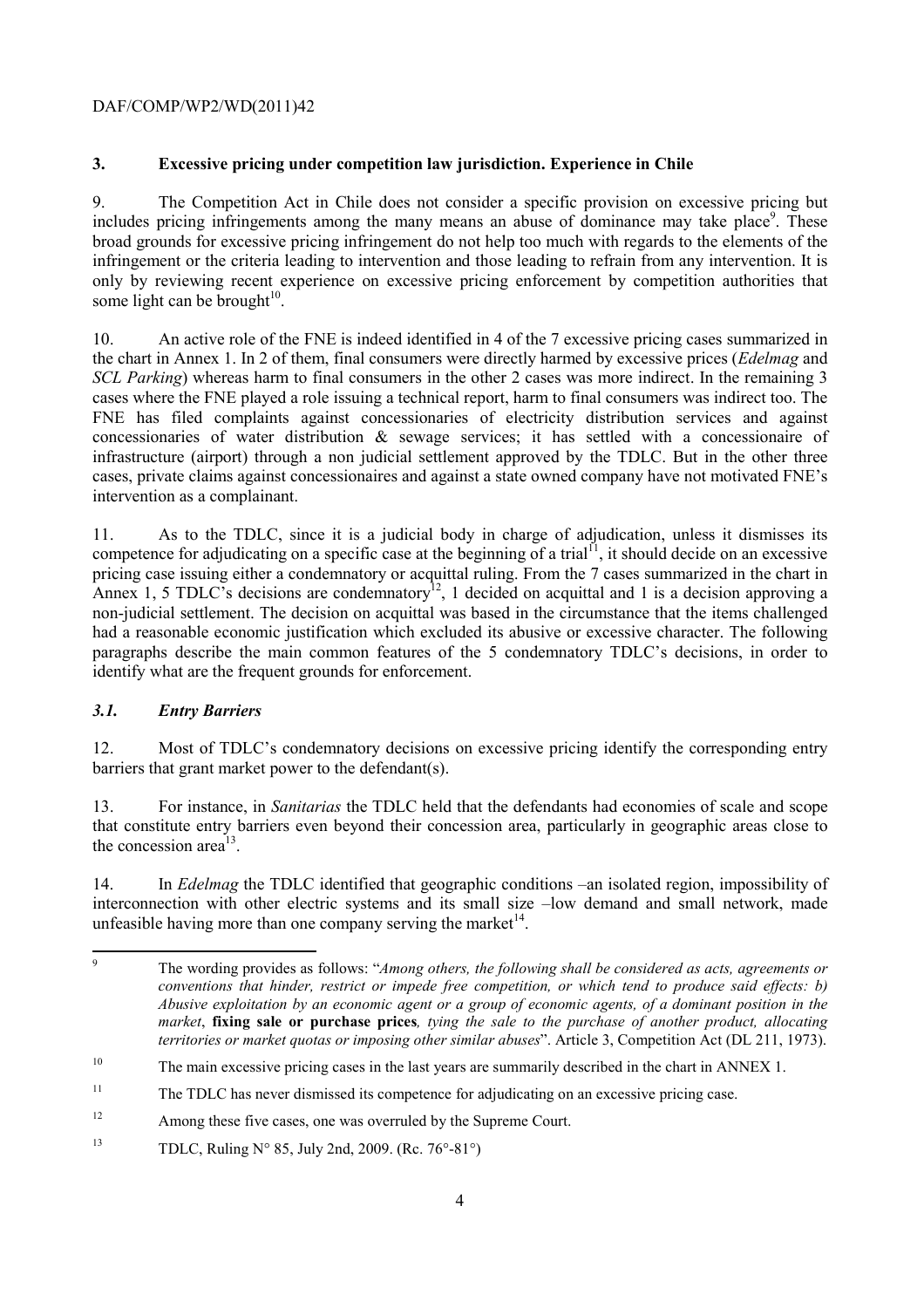15. In *Atrex* an excessive tariff imposed by the concessionaire for 'transit users', made economically unviable the operation of courier companies located outside the concession area<sup>15</sup>.

16. In *PTLAndes*, the defendant being a concessionaire, legal entry barriers of its exclusive privilege were mentioned in broad terms and assumed rather than identified<sup>16</sup>.

#### *3.2. Dominant position*

17. There are no condemnatory excessive pricing cases in Chile without the concrete identification of market power, dominant position or monopoly power.

18. This identification took place in Sanitarias in the following terms: a water distribution concessionaire has market power in those areas where it has scale and scope economies that cannot be replicated by entrants and its market power extends until the point where economies are completely compensated by the costs of extending its networks. All the real estate projects that were part of the trial where located within those areas where defendant had market power in the above terms<sup>17</sup>.

19. In *Edelmag* the TDLC held that the grant of a contract to the defendant linked with its ownership of relevant facilities for generation and transmission of electricity gave the defendant a monopolistic position only restrained by the contractual obligations of the concession<sup>18</sup>.

20. In *Atrex* as well as in *Efe* the exclusive rights over a facility or its ownership, its indispensability for the plaintiff, and the absence of alternative or substitute sites were considered factors giving the defendant a dominant position; sites in the first case were considered an essential facility for plaintiffs whereas in the second case essential facilities doctrine was explicitly discarded<sup>19</sup>.

21. In *PTLAndes,* the defendant was a concessionaire, thus having an exclusive legal privilege for the exploitation of a service. The absence of substitutes economically viable was identified. Besides, the services provided by the concessionaire were required by law as mandatory for imports, hence turning demand into a completely inelastic one. All these factors were considered as giving defendant an 'absolute market power<sup>,20</sup>.

## *3.3. Benchmark for competitive prices*

22. From a formal point of view, if there are regulations setting up caps for tariffs or other tariffs regulations, these will be the first source as a benchmark for evaluation on the excessive or abusive character of tariffs. Two complements must be added to this statement. First, the TDLC clearly

| 14 | TDLC, Ruling N° 73, August $20^{th}$ , 2008. (Rc. 9°)                                                                                                                            |
|----|----------------------------------------------------------------------------------------------------------------------------------------------------------------------------------|
| 15 | TDLC, Ruling $N^{\circ}$ 75, September 30 <sup>th</sup> , 2008. (Rc. 36°). And, by this mean, alternative sites were not<br>substitutes to the sites within the concession area. |
| 16 | TDLC, Ruling $N^{\circ}$ 100, July 21 <sup>st</sup> , 2010. (Rc. 24°). Overruled by Supreme Court, January 28th, 2011, docket<br>number 6100-2010.                               |
| 17 | TDLC, Ruling N° 85, July 2nd, 2009. (Rc. 86°-87°)                                                                                                                                |
| 18 | TDLC, Ruling N° 73, August $20^{th}$ , 2008. (Rc. 10°)                                                                                                                           |
| 19 | For Atrex, TDLC, Ruling N° 75, September 30 <sup>th</sup> , 2008 (Rc. 37°). For <i>Efe</i> , TDLC, Ruling N° 76, October<br>$14^{th}$ , 2008 (Rc. 24°-25° and 31°-33°).          |

<sup>20</sup> TDLC, Ruling N° 100, July 21<sup>st</sup>, 2010. (Rc. 24°, 29° and 42°). Overruled by Supreme Court, January 28th, 2011, docket number 6100-2010.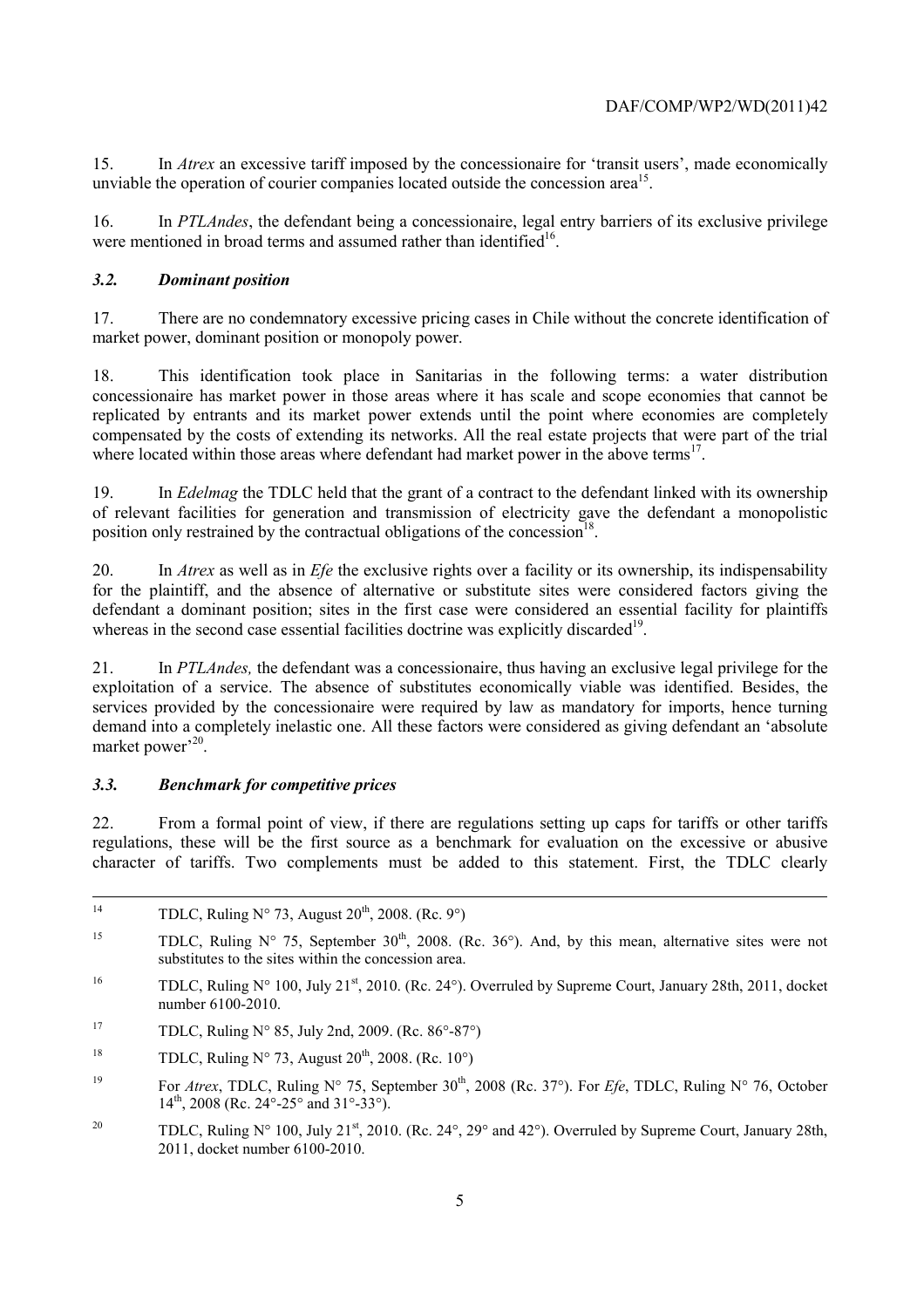distinguishes between a breach to the concession contract or infringement to regulations on the one hand and an infringement to the competition law on the other hand; the first not automatically causing the  $\gamma$  second<sup>21</sup>. Secondly, in some cases, in addition to the absence of regulations that deems for grounds for imposing the challenged tariffs, the TDLC evaluates more extensively whether the challenged tariffs have justifications from an economic point of view, and hence it builds a second benchmark -a substantive onefor assessment.

23. As mentioned above, corresponding regulations were the first source for evaluation in *Edelmag, Atrex, Efe* and *PTLAndes*. Defendants in *Edelmag*, *Atrex* and *PTLAndes* were concessionaires that had obtained their concessions through a competitive tender process. Thus, regulations were contained in the tender conditions and in the concession contract as well as in other related norms. In *Efe* the defendant was a state owned company that had issued by its own an internal regulation on tariffs. In this case, rather than an infringement to its internal regulation, the problem was the criteria followed by the said regulation. Adjudicating in favor of the plaintiff, the TDLC held that these criteria lacked economic justifications and thus the internal regulation unduly discriminated among equivalent customers.

24. In Edelmag, for instance, the TDLC summarizes the controversy as the following: we should determine whether the price increase was justified according to tender conditions or there is an abuse of defendant's monopolistic position by means of infringement to tender conditions and breach of concession contract. The case was relevant and not a mere breach of contract because price increases had been borne by final consumers that were not part of the contract and hence lacked standing for claiming a breach of contract<sup>22</sup>. Then, the TDLC analyses the indexation structure of tariffs that tender conditions provided for, concluding that a specific tax reimbursement claimed by the defendant was not covered by the regulated structure and also discarding that the enhancement in service quality could compensate price increases, since enhancement corresponded to defendant's contractual duties<sup>23</sup>. So an infringement to the regulations contained in tender conditions had been the mean for an excessive pricing abuse of dominance.

25. In *Atrex,* the TDLC took into account the options on tariffs that tender conditions provided for. It easily concluded that the criteria for tariffs effectively imposed by the defendant to plaintiffs lacked of basis in tender conditions. In addition, the TDLC analyzed the tariffs charged in fact by the defendant, concluding that this mechanism was inappropriate and impracticable. Differences between the charged tariffs and maximum tariffs allowed by tender conditions were considered the basis for determining the fine<sup>24</sup>. Another benchmark used in this case was built by comparing the tariffs charged to other users in similar conditions; this evidenced an arbitrary price discrimination against the plaintiffs<sup>25</sup>. Again, an infringement to the regulations contained in tender conditions has been the basis for an excessive pricing infringement.

26. In *PTLAndes,* again, what is provided by the tender conditions sets the first approach of the TDLC for evaluating defendant pricing behavior. The case presents several additional insights. First, it was identified that the defendant was charging the maximum tariff allowed by the tender conditions for a service that it was in fact not supplying; this was considered abusive in itself $^{26}$ . At the same time, however,

 $21$ Such a holding can be found, for example in *Edelmag* and in *Atrex*. For *Edelmag*, TDLC, Ruling  $N^{\circ}$  73, August 20<sup>th</sup>, 2008. (Rc. 21°). For *Atrex* TDLC, Ruling N° 75, September 30<sup>th</sup>, 2008. (Rc. 43°).

<sup>&</sup>lt;sup>22</sup> TDLC, Ruling N° 73, August 20<sup>th</sup>, 2008. (Rc. 14°, 21°, 22°).

<sup>&</sup>lt;sup>23</sup> TDLC, Ruling N° 73, August 20<sup>th</sup>, 2008. (Rc. 24°-28°, 32°).

<sup>&</sup>lt;sup>24</sup> TDLC, Ruling N° 75, September 30<sup>th</sup>, 2008. (Rc. 40<sup>o</sup> - 49<sup>o</sup>)

<sup>&</sup>lt;sup>25</sup> TDLC, Ruling N° 75, September 30<sup>th</sup>, 2008. (Rc. 53°)

<sup>&</sup>lt;sup>26</sup> TDLC, Ruling N° 100, July 21<sup>st</sup>, 2010. (Rc. 46° and ff.)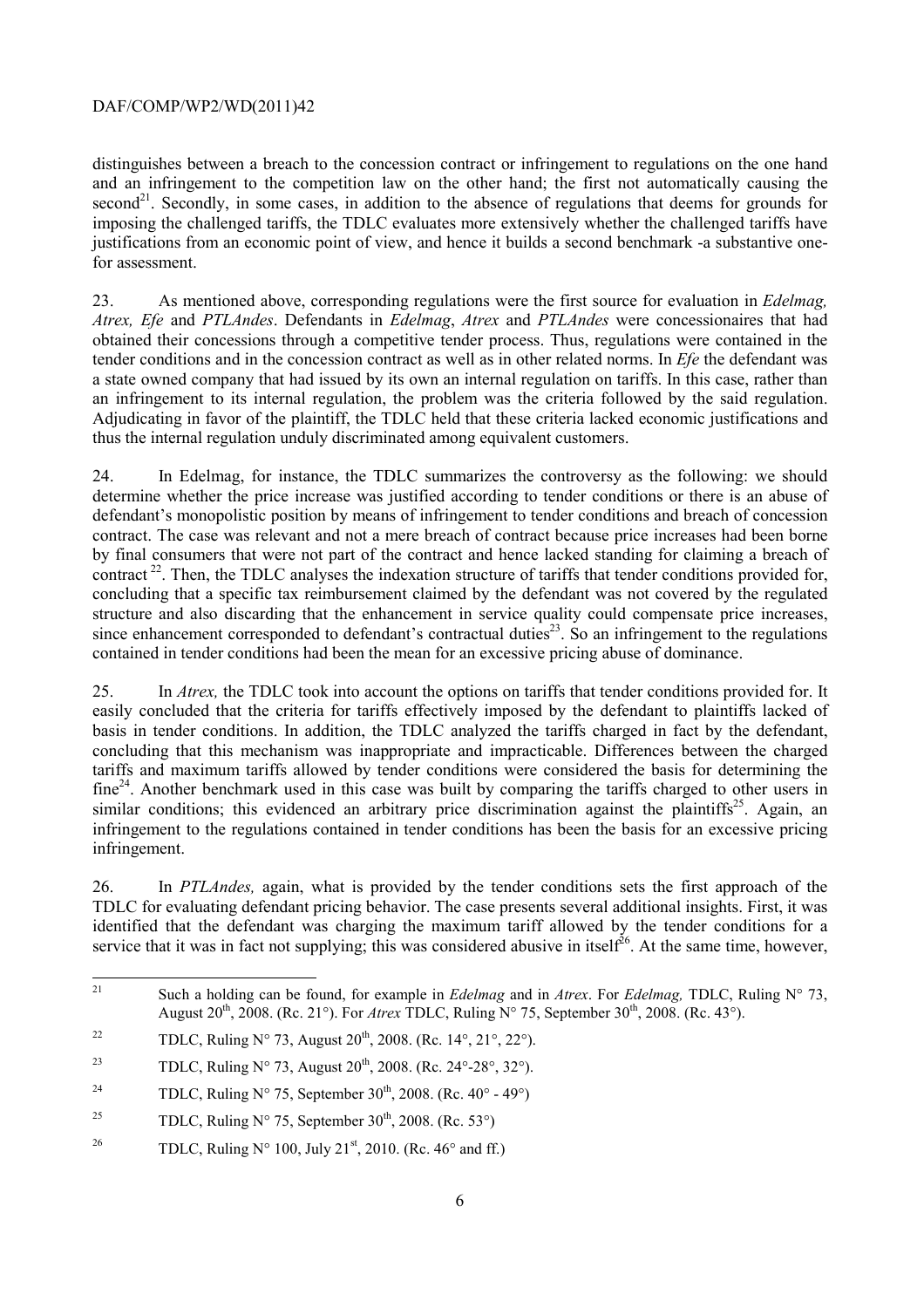the TDLC held that charging the maximum tariff allowed by the concession regulations, even if this maximum is evidently anticompetitive -if the service was effectively supplied- could not be considered abusive and punishable, without disregarding other TDLC's powers in such a situation<sup>27</sup>. Secondly, in order to evaluate whether the tariffs imposed were or not justified from an economic point of view, the TDLC evaluated the methodology for cost calculation used in an expert report. The TDLC agreed in part with the report but the assessment allowed it to determine the lack of justification from an economic point of view, since tariffs evidenced duplications and even triplications in costs charged. The lack of legal and economic basis for the tariffs imposed in fact led to a condemnatory decision for abuse of dominant position<sup>28</sup>.

27. In *Efe,* the evaluation was slightly different. The formal benchmark was an internal regulation on tariffs issued by the defendant company. There was no infringement to this regulation, so the TDLC analysed the criteria behind regulated tariffs. Plaintiff claims were, on the one hand, that prices charged lacked objective criteria, uniformity and that they unduly discriminated. On the other hand, it claimed that charged prices were excessive. What the TDLC identified was a price discrimination system implemented by the defendant whose grounds were not differences in costs but differences in the willingness to pay among customers. The absence of grounds for differences in costs led the TDLC to qualify the discrimination criteria as unreasonable and arbitrary, and then the ruling was condemnatory regarding this claim29. However, on the basis of the information available, the TDLC was not in conditions to hold that defendant's prices were excessive in magnitude $30$ .

28. In *Sanitarias,* the TDLC confronted the only case where he had no regulation to use as a benchmark for regulation. The services in question were provided by regulated companies (water distribution & sewage concessionaires) but beyond their regulated areas and under unregulated terms. The only item that was considered excessive by the TDLC was a factor or item charged by defendants with the alleged purpose of compensating reductions in their revenues for services in concession areas as a result of supposed displacements of customers in concession areas towards new real estate projects located in unregulated areas. The TDLC analyzed the mechanisms and regulations in place for financing water distribution facilities for new real estate projects beyond concession areas and then concluded that imposing such an item would be a duplication of charges for real estate developers for which there were no justifications<sup>31</sup>. In order to hold that other items were also anticompetitive, the TDLC used as a basis their unduly discriminating character instead of its excessiveness $^{32}$ .

29. The review of these cases regarding the benchmark used as competitive prices allows to conclude that the assessment used by the TDLC for building the corresponding benchmark are rather simply and formal, mainly because of the nature of the cases and the available information. The regulations in force provide the benchmark in most of the cases and the comparison commonly performed is between tariffs imposed in fact and tariffs allowed by regulations. It is only when defendants have presented arguments regarding economic justifications that in depth reviews of costs have been made by the TDLC. These economic analyses tend to identify duplications in charges that prove the lack of justification or

 $27$ TDLC, Ruling  $N^{\circ}$  100, July 21<sup>st</sup>, 2010. (Rc. 47°)

<sup>&</sup>lt;sup>28</sup> TDLC, Ruling N° 100, July 21<sup>st</sup>, 2010. (Rc. 88°-90°). The Supreme Court (January 28<sup>th</sup>, 2001, docket number 6100-2010) overruled TDLC's ruling.

<sup>&</sup>lt;sup>29</sup> TDLC, Ruling N° 76, October 14<sup>th</sup>, 2008 (Rc. 44°-51°).

<sup>&</sup>lt;sup>30</sup> TDLC, Ruling N° 76, October 14<sup>th</sup>, 2008 (Rc. 54°-56°).

<sup>&</sup>lt;sup>31</sup> TDLC, Ruling N° 85, July 2nd, 2009. (Rc. 95°-103°)

<sup>&</sup>lt;sup>32</sup> TDLC, Ruling N° 85, July 2nd, 2009. (Rc. 128°-130°)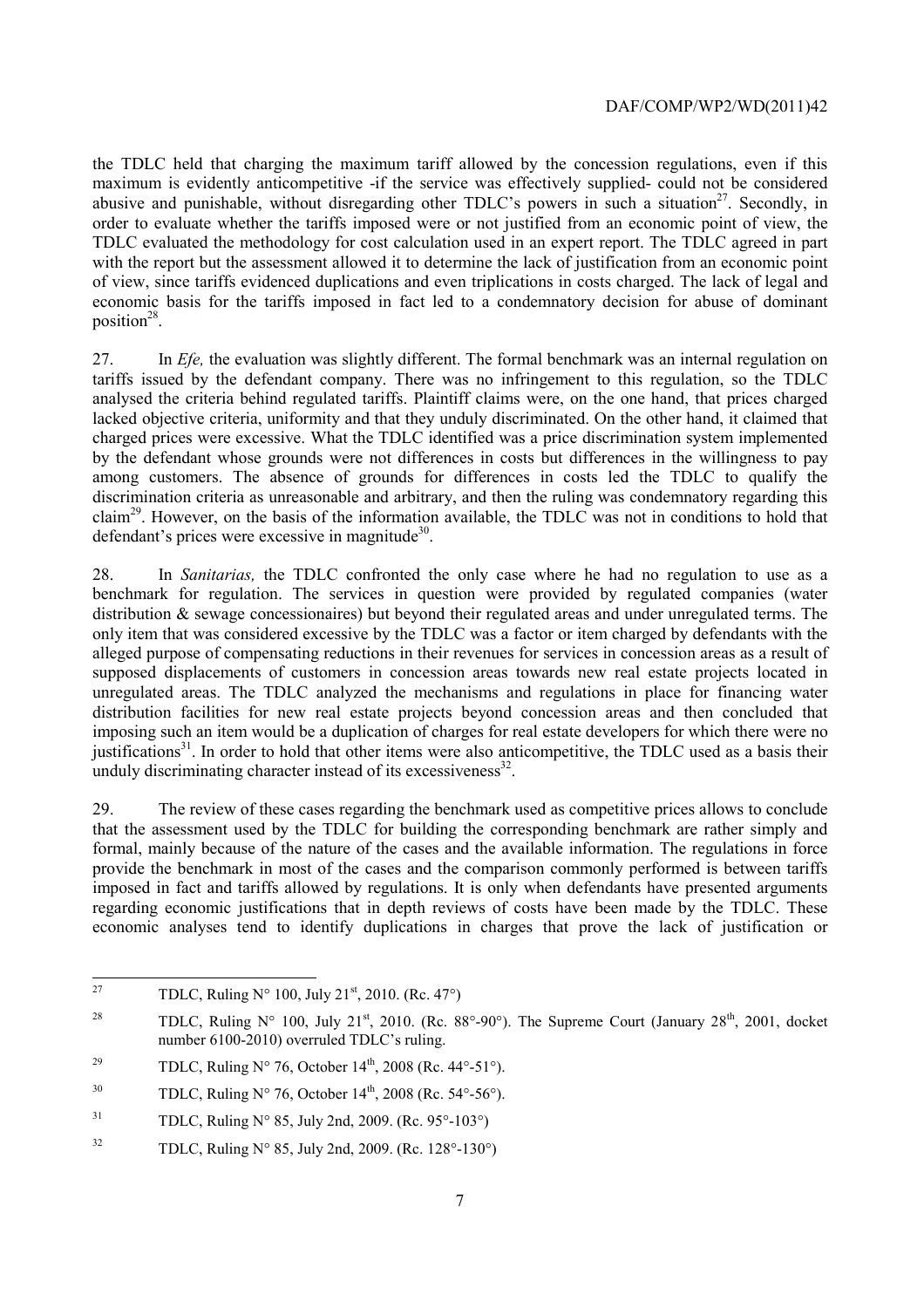excessiveness. However, in order to ground a condemnatory decision, the TDLC has used the basis of unduly discrimination (i.e. lack of objectivity, uniformity, etc.) rather than excessive pricing<sup>33</sup>.

#### *3.4. Remedies and the role of advocacy*

30. The imposition of fines is the common remedy in excessive pricing cases. Indeed, fines were imposed in the five condemnatory cases described above (*Edelmag, Atrex, PTLAndes, Efe* and *Sanitarias*) 34.

31. The basis for calculating the amount of the fine to be imposed is the wrongful benefits or unjustified revenues obtained during the excessive pricing period<sup>35</sup>. For evaluating the seriousness of the conduct, a reference to a 'particular duty of the legal monopolist' is contained among decisions' grounds<sup>36</sup>. Recidivism is considered as an aggravating factor as well<sup>37</sup>. Deterrence effect of fines is also an explicitly justification for the imposition of a fine higher than benefits obtained or expected<sup>38</sup>. In some cases, a reduction of the amount of the fine is based on the regulator's behavior whose deficient enforcement of regulations made defendants believe they were acting  $\text{legal}_y^{39}$ .

 $33$ 33 To underline this conclusion, in *Emelat* the TDLC held: "*[T]his Tribunal considers that the mere fact of having a company charging excessive prices without intervening its abusive behavior is not an abuse of dominance infringement [according to the wording of the Competition Act]. / [T]he role of this Tribunal while punishing restraints to competition is to try to keep those conditions by which free market will constraint companies having market power in order to restrict prices in such a way that they will charge a price the closest to the competitive levels and to induce them to optimal production. It is wrong to argue that this Tribunal -by determining in a specific case whether prices are excessive or not- would be turning itself into a retail prices regulator, because such a regulation may take place only by an explicit legal provision in those markets in need of, for instance, in cases of natural monopolies with significant market power, such a regulation proceeding having all the guarantees that sector legislation grants to the regulated company, guarantees not available in an adversarial proceeding such as this one".* TDLC, Ruling N° 93, January  $6<sup>th</sup>$ , 2010. (Rc. 30°-31°) The Supreme Court, (August 18<sup>th</sup>, 2010, docket number 1022-2010, Rc. 3°), reviewing TDLC's decision granted more scope for the excessive pricing anticompetitve infringement, holding: "*One of the modalities an abuse of a monopolistic position may adopt is charging excessive prices that have no economic justification. If such an unfair charge has been imposed by a company having this position due to the pressure on the counterpart who lacks an alternative supplier, it should be punished by the antimonopoly court".* 

<sup>&</sup>lt;sup>34</sup> For the amount of fines imposed, please refer to chart in Annex 1.

<sup>&</sup>lt;sup>35</sup> For *Edelmag*, TDLC, Ruling N° 73, August 20<sup>th</sup>, 2008. (Rc. 37°). For *Atrex*, TDLC, Ruling N° 75, September 30<sup>th</sup>, 2008. (Rc. 72°). For *Sanitarias*, TDLC, Ruling N° 85, July 2nd, 2009. (Rc. 188°). For *PTLAndes, TDLC, Ruling N° 100, July 21<sup>st</sup>, 2010. (Rc. 105°-106°).* 

<sup>&</sup>lt;sup>36</sup> For *Edelmag*, TDLC, Ruling N° 73, August 20<sup>th</sup>, 2008 (Rc. 38°). For *Atrex*, TDLC, Ruling N° 75, September 30<sup>th</sup>, 2008 (Rc. 74°). For *Sanitarias*, TDLC, Ruling N° 85, July 2nd, 2009. (Rc. 189°). For *PTLAndes, TDLC, Ruling N° 100, July 21<sup>st</sup>, 2010. (Rc. 108°).* 

<sup>&</sup>lt;sup>37</sup> For instance, in *Atrex*, TDLC, Ruling  $N^{\circ}$  75, September 30<sup>th</sup>, 2008 (Rc. 75°).

<sup>&</sup>lt;sup>38</sup> For *Edelmag*, TDLC, Ruling N° 73, August 20<sup>th</sup>, 2008 (Rc. 39°). For *Atrex*, TDLC, Ruling N° 75, September 30th, 2008 (Rc. 76°). For *Sanitarias*, TDLC, Ruling N° 85, July 2nd, 2009 (Rc. 193°).

<sup>&</sup>lt;sup>39</sup> For instance, in *Atrex*, TDLC, Ruling N° 75, September 30<sup>th</sup>, 2008 (Rc. 67°, 74°) and in *PTLAndes*, TDLC, Ruling  $N^{\circ}$  100, July 21<sup>st</sup>, 2010. (Rc. 110°).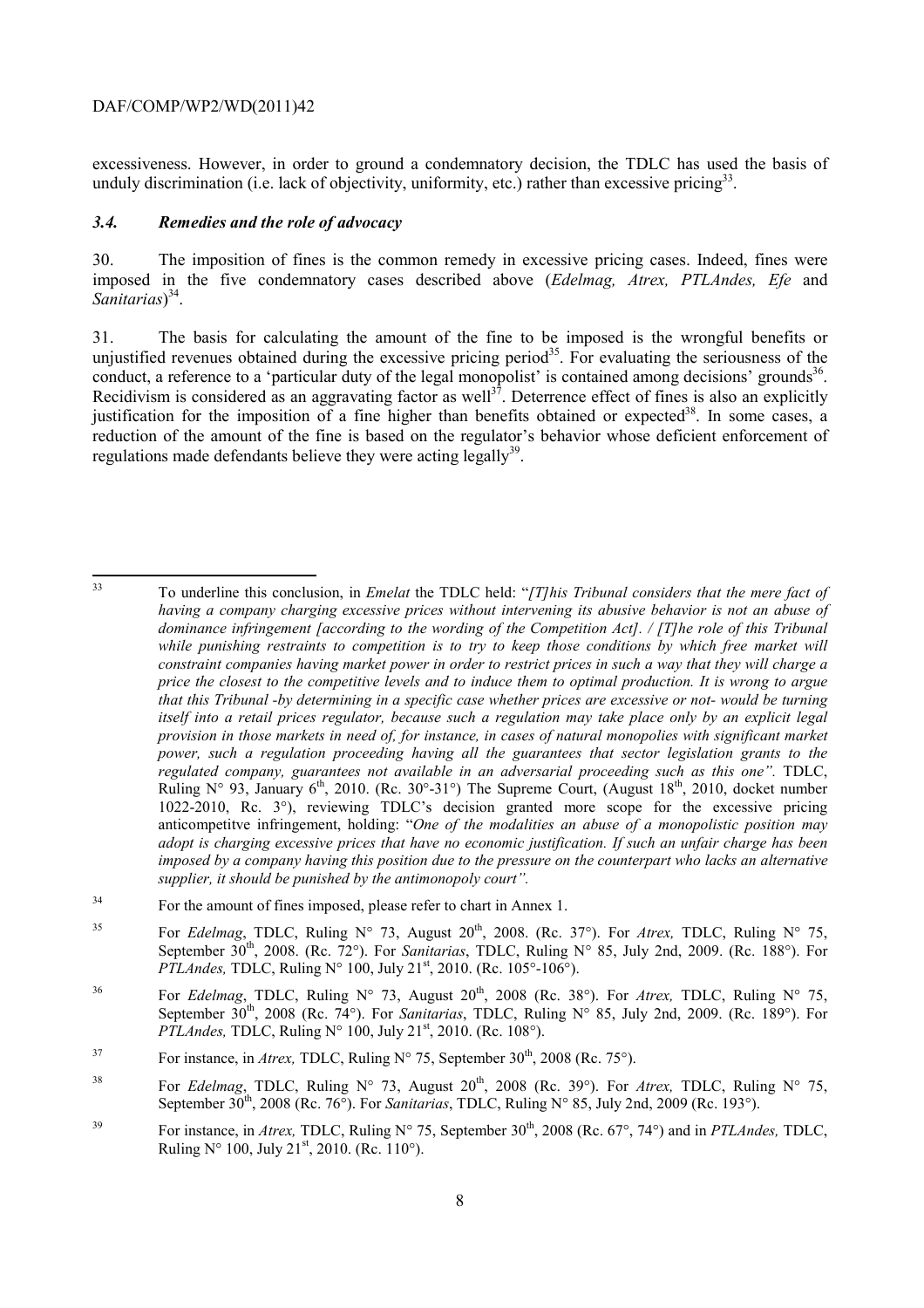32. A cease and desist order or the warning that prices should comply with regulations usually complement remedies in condemnatory rulings on excessive pricing<sup>40</sup>.

33. The TDLC has not the authority to grant damages to plaintiffs. Plaintiffs should claim for damages before civil judges $41$ .

34. In some cases, the TDLC has defined more elaborated remedies, such as the following.

35. In *Efe* the defendant was ordered to amend its internal regulation on tariffs within 60 days deadline considering objective and non-discriminatory criteria and to communicate to the FNE the content of the amended regulation for its supervision<sup>42</sup>.

36. In *Sanitarias* the TDLC's ruling considered the imposition of duties to defendants regarding their negotiations with real estate developers for financing new projects, recommending to the sector regulator the effective monitoring on the conditions for issuing negotiable instruments by defendants in these transactions<sup>43</sup>. In addition, the TDLC proposed regulatory amendments aimed at providing open access to facilities for water distribution, including access tariffs regulation and, additionally, changes on the mode of calculating interest rates<sup>44</sup>. A private plaintiffs' request regarding the imposition of downstream tariffs regulations was dismissed by the Supreme Court which also overruled the regulatory modifications recommended by the  $TDLC<sup>45</sup>$ .

37. Finally, in a case settled between the FNE and the party, the company also agreed in modifying its tariffs structure<sup>46</sup>

38. Some of the remedies mentioned above have an inherent advocacy character. The power of the TDLC for issuing recommendations for regulatory amendments is provided by the Competition Act, but recommendations are not binding for the addressee who does not have the duty to explain its decision if reluctant to adopt any initiative to follow the recommendation<sup>47</sup>.

- <sup>42</sup> TDLC, Ruling N° 76, October  $14<sup>th</sup>$ , 2008 (remedy number 6°).
- <sup>43</sup> TDLC, Ruling N° 85, July  $2<sup>nd</sup>$ , 2009 (Rc. 186° and remedy number 8°).
- <sup>44</sup> TDLC, Ruling N° 85, July 2<sup>nd</sup>, 2009 (Rc. 155°, 186° and remedy number 9°).
- 45 Supreme Court, May 18th, 2010, docket number 5443-2009.

 $40<sup>1</sup>$ For *Edelmag*, TDLC, Ruling N° 73, August 20<sup>th</sup>, 2008 (cease and desist order, remedy number 4°). For *Atrex,* TDLC, Ruling  $N^{\circ}$  75, September 30<sup>th</sup>, 2008 (order to comply with tariffs provided by tender conditions, remedy number 5°). For *PTLAndes,* TDLC, Ruling N° 100, July 21st, 2010. (Rc. 104°, cease and desist order, remedy number 6°).

<sup>&</sup>lt;sup>41</sup> In *Edelmag*, TDLC, Ruling  $N^{\circ}$  73, August 20<sup>th</sup>, 2008, (Rc. 40°) the TDLC, instead of ordering disgorgement of profits, makes reference to the provision regulating damages actions following a condemnatory decision by the TDLC. The provision (art. 30 Competition Act) grants competence for damages actions to civil judges.

<sup>46</sup> SCL Parking AE 04-2011 Case. Settlement between the FNE and SCL (Santiago Airport Concessionaire) apporve by the TDLC's decisión of May 19th, 2011.

<sup>47</sup> According to article 18 number 4) of the Competition Act, the TDLC has the power and duty to "*propose to the President of the Republic, through the relevant State Minister, the modification or derogation of any legal and regulatory precept that the Tribunal deems contrary to free competition, as well as the dictation of legal and regulatory precepts necessary for promoting competition or regulating the exercise of certain economic activities that are provided in non-competitive conditions.*"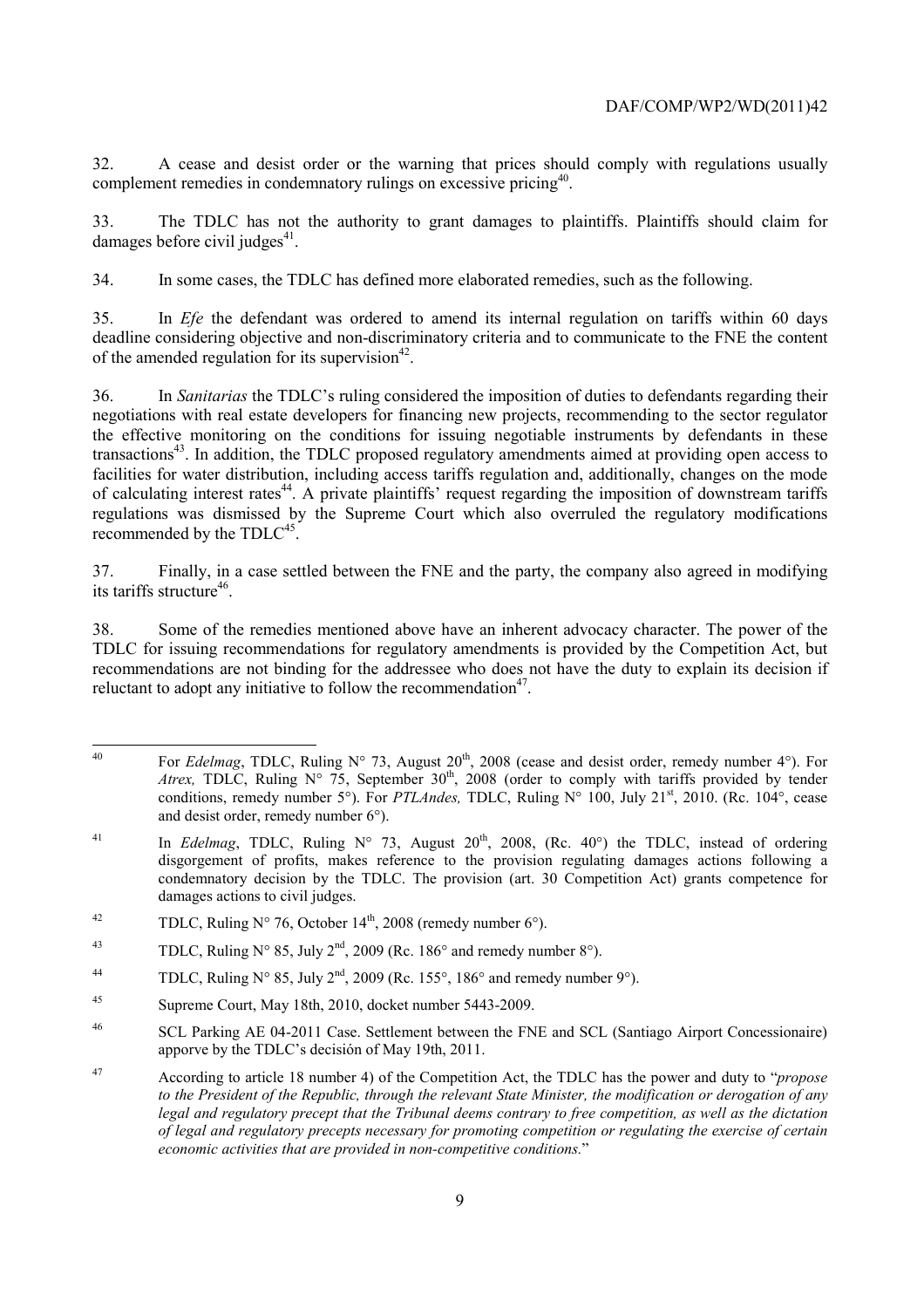39. The FNE may advocate before the corresponding regulator before deciding to file a complaint for excessive pricing in order to explore a possible solution that may be adopted by the regulator on its own powers. But unless these efforts succeed at a very early stage, they usually reveal a reluctance of the regulator to adopt the views of competition authorities.

## *3.5. TDLC views about regulator and regulation's roles*

40. The TDLC has made explicit its views on the role of the regulator and the regulation in its decisions. The TDLC, for instance, has criticized the weak performance of regulators monitoring the compliance with competition law by the regulated entity. It has held that this performance is not a circumstance that hinders the TDLC from holding a violation to competition law or imposing a fine. However, such a situation has been taken into account as a factor for reducing the amount of the fine  $imposed<sup>48</sup>$ .

41. The TDLC assesses carefully petitions regarding tariff regulation. Such a petition, if approved by the TDLC, would translate into a remedy consisting in a recommendation for regulating prices, unless sector legislation grants the power to the FNE of issuing a report about whether pricing regulation is or not justified. In neither case this will mean that the TDLC will be actively involved in the corresponding price regulation proceedings, a duty of the corresponding regulator. The petition for recommending regulating prices has been dismissed in some of the cases reviewed $\tilde{d}^{49}$  and admitted in others<sup>50</sup>.

42. In addition, the TDLC may issue recommendations to regulators to effectively perform their duties regarding competition law compliance $51$ .

43. ven though concession contract regulations consider the remedy of bringing the concession to an end in case of serious infringements -such as infringements to competition law- the TDLC has never invoked such a remedy, which may be considered as a deference attitude regarding regulator's powers. Another demonstration of deference was a TDLC's holding that charging the maximum tariff allowed by the concession regulations, even if this maximum is evidently anticompetitive, could not be considered abusive and punishable, without disregarding other TDLC's powers in such a situation<sup>52</sup>.

## **4. Final remarks**

44. In preparing this contribution we had the opportunity of reviewing Chile's recent experience on excessive pricing cases.

45. OECD's Competition Committee has taken a praiseworthy initiative by organizing this roundtable and would fruitfully contribute to the FNE's tasks if, as an outcome of the meeting, some orientations are achieved in order to define policy criteria on intervention and priorities regarding excessive pricing cases. At the same time, a discussion on the remedies in these cases would be very

<sup>48</sup> For instance, in *Atrex*, TDLC, Ruling N° 75, September 30<sup>th</sup>, 2008 (Rc. 67°, 74°) and in *PTLAndes*, TDLC, Ruling N° 100, July 21<sup>st</sup>, 2010. (Rc. 97-100°, 110°).

<sup>&</sup>lt;sup>49</sup> Thus was in *Efe* TDLC, Ruling N° 76, October 14<sup>th</sup>, 2008 (Rc. 61°- 63°), *Sanitarias*, Supreme Court, May 18th, 2010, docket number 5443-2009, and *PTLAndes,* TDLC, Ruling N° 100, July 21st, 2010. (Rc. 114°)

<sup>50</sup> Thus was in *Sanitarias* TDLC, Ruling N° 85, July 2nd, 2009 (Rc. 155°, and remedy number 9°), overruled by the Supreme Court.

<sup>51</sup> Regarding a specific obligation, in *Sanitarias*,TDLC, Ruling N° 85, July 2nd, 2009 (Rc. 186° and remedy number 8°).

<sup>&</sup>lt;sup>52</sup> TDLC, Ruling N° 100, July 21<sup>st</sup>, 2010. (Rc. 47°)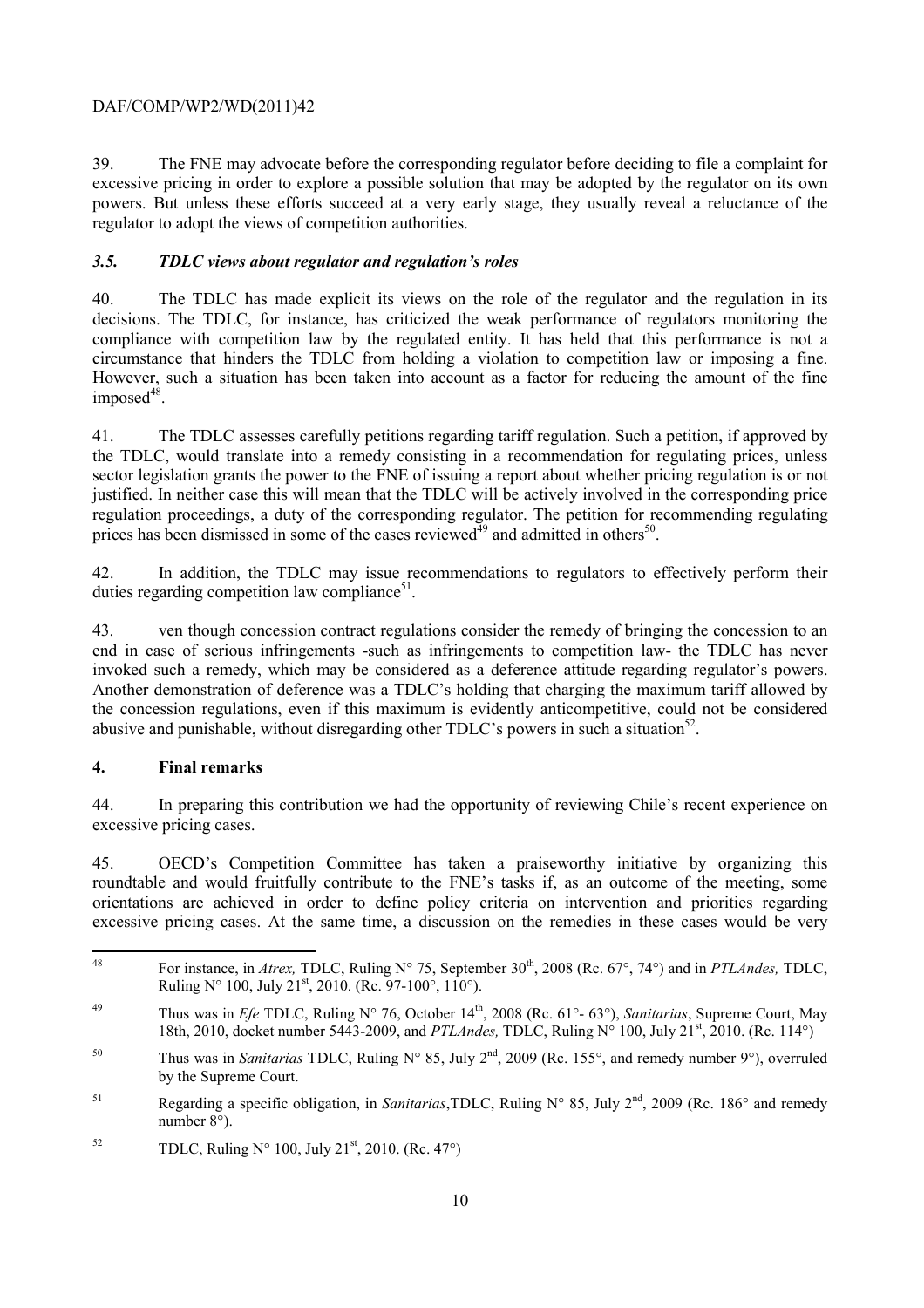interesting since literature questions not only the convenience of the enforcement of excessive pricing infringements in general, but also the reasonableness of considering fines as a remedy.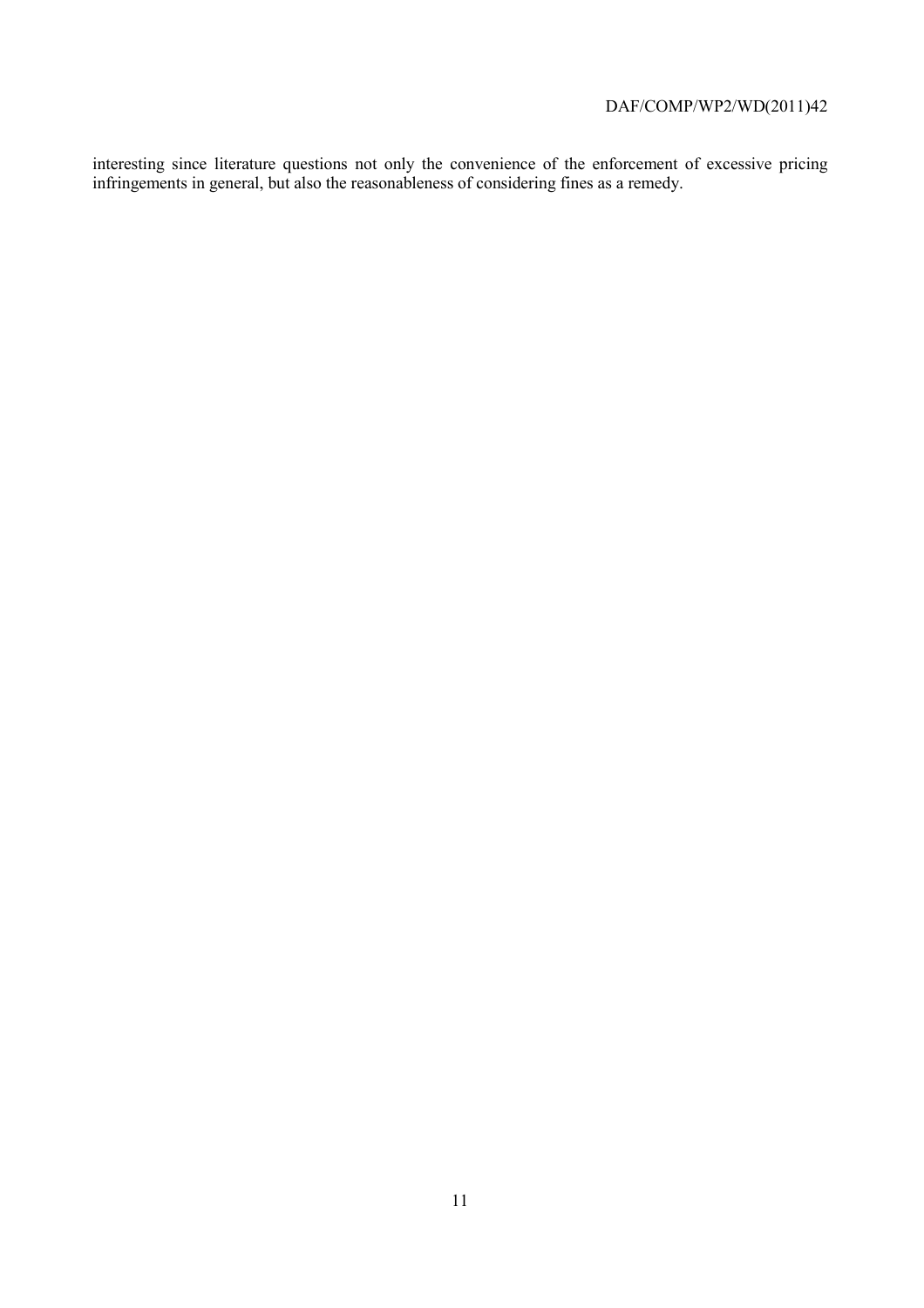#### **ANNEX 1: CHART SUMMARIZING RECENT CASES ON EXCESSIVE PRICING**

| Case               | Who led the<br>legal action | <b>Defendant</b>                                             | Services affected by<br>excessive pricing                                                            | <b>Grounds for excessive</b><br>pricing/competitve pricing<br>benchmark                                                                                                                                | <b>TDLC's decision</b><br>(C)<br>condemnatory:<br>A: acquittal | <b>TDL remedy</b>                                                                                                         | <b>Supreme</b><br>Court<br>review                   |
|--------------------|-----------------------------|--------------------------------------------------------------|------------------------------------------------------------------------------------------------------|--------------------------------------------------------------------------------------------------------------------------------------------------------------------------------------------------------|----------------------------------------------------------------|---------------------------------------------------------------------------------------------------------------------------|-----------------------------------------------------|
| Edelmag<br>73/2008 | <b>FNE</b>                  | Concessionaire<br>of electricity<br>distribution<br>services | Electricity distribution                                                                             | Maximum tariffs fixed by<br>tender conditions<br>(infringement to the tariffs)<br>fixed by tender conditions)                                                                                          | C                                                              | Cease and desist<br>order<br>Fine USD\$350.000.-                                                                          | Upholds<br><b>TDLC</b><br>decision;<br>reduces      |
| Atrex<br>75/2008   | Private<br>plaintiff        | Concessionaire<br>of infrastructure<br>(airport)             | Leasing of spaces<br>and facilities for<br>courier services<br>within the concession<br>area         | Maximum tariffs fixed by<br>tender conditions<br>(infringement to the tariffs)<br>fixed by tender conditions)                                                                                          | C                                                              | Order to comply with<br>tariffs of concession<br>regulations<br>Fine<br>USD\$1.5 m-                                       | fine in $25%$<br>Upholds<br><b>TDLC</b><br>decision |
| Efe<br>76/2008     | Private<br>plaintiff        | State owned<br>enterprise (train<br>& railroad)              | Services of providing<br>facilities for crossing<br>the railroad required<br>by network<br>companies | The company internal<br>regulations on pricing for<br>these services, issued by the<br>company itself, allow<br>charges that unduly<br>discriminate and lack a<br>reasonable economic<br>justification | C                                                              | Order to modify<br>internal regulations<br>and to communicate<br>new regulations to<br><b>FNE</b><br>Fine<br>USD\$9.000.- | <b>Upholds</b><br><b>TDLC</b><br>decision           |